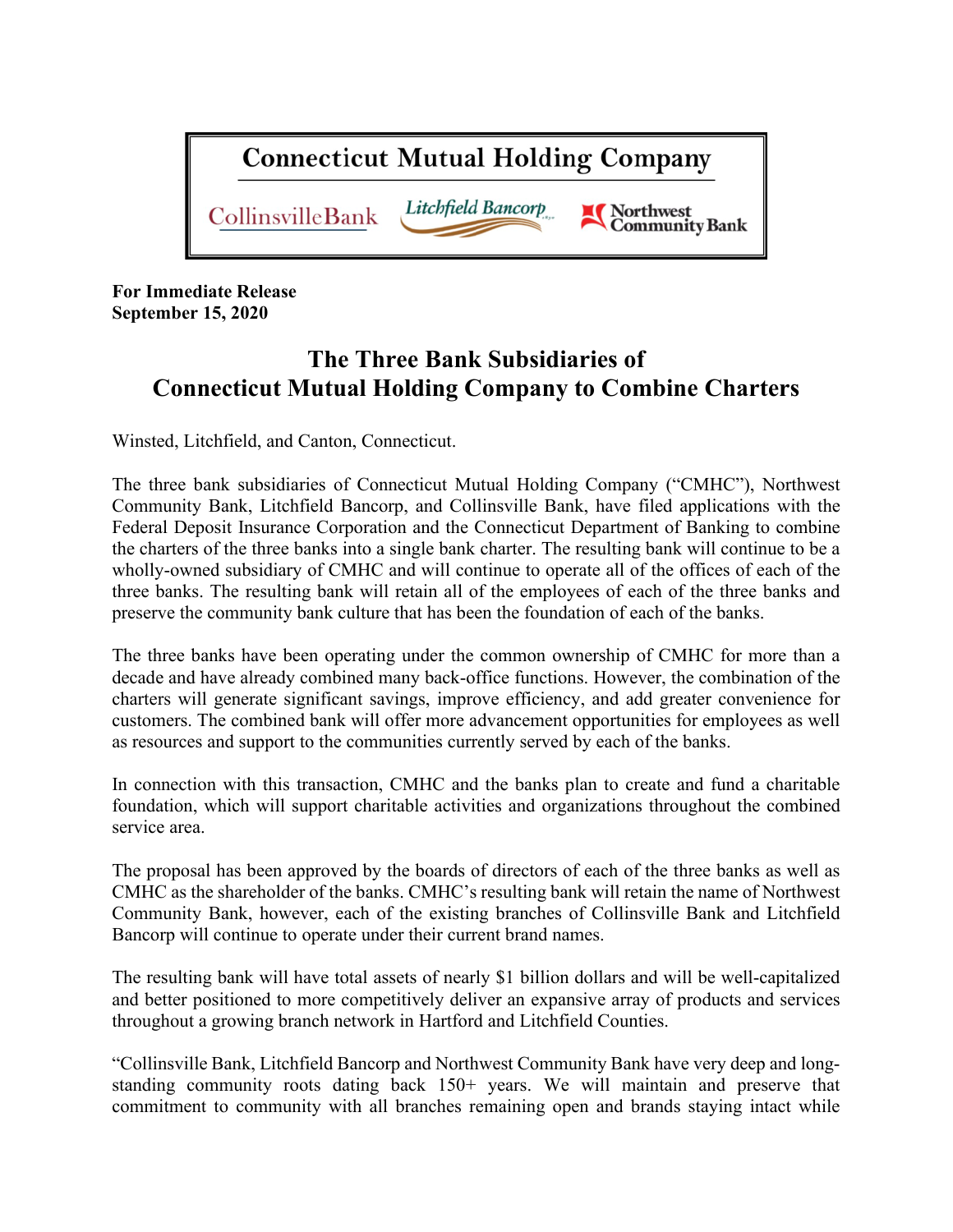providing our customers with expanded products and services. Our most prized asset, our employees, will all remain in place and will be afforded increased employment opportunities. This combination is a natural progression of our alliance and will allow us to remain pillars of the community for generations to come" said Stephen Reilly, President and CEO of CMHC and Northwest Community Bank.

Stephen Reilly will continue to serve as President and Chief Executive Officer of both CMHC and the resulting bank. The board of directors of the resulting bank will include a combination of directors from Northwest Community Bank, Litchfield Bancorp and Collinsville Bank.

It is anticipated that the proposed transaction will be consummated in January 2021 subject to approval by the Federal Deposit Insurance Corporation and the Connecticut Department of Banking.

## **More about Connecticut Mutual Holding Company**

Established in 2001, CMHC serves as the registered bank holding company for its three whollyowned bank subsidiaries; Litchfield Bancorp, Northwest Community Bank, and Collinsville Bank. CMHC operates as a mutual holding company, and its commitment to mutuality enables it to focus on providing long term benefits to its employees and the customers and communities it serves.

## **More about Northwest Community Bank**

Northwest Community Bank is a state-chartered stock savings bank headquartered in Winsted, Connecticut with over 155 years of successful operations. It is a wholly-owned subsidiary of CMHC, and operates from full service offices in Winsted, Avon, Granby, New Hartford and Torrington, as well as a nationally recognized academic branch in Northwestern Regional 7 High School. In addition, regulators have approved a new Northwest Community Bank branch in Simsbury, Connecticut which it expects to open in November 2020.

## **More about Litchfield Bancorp**

Founded in 1850 as the Litchfield Savings Society as a mutual form of organization, Litchfield Bancorp has served Litchfield county for the past 170 years. Litchfield Bancorp has five full service offices located in Litchfield, Washington Depot, Torrington, Lakeville and Watertown, Connecticut. Litchfield Bancorp is a wholly-owned subsidiary of CMHC.

## **More about Collinsville Bank**

Collinsville Bank was established as Collinsville Savings Society in 1853 as a mutual savings bank. In 2019 it changed its name to Collinsville Bank. Today Collinsville Bank has three full service offices in Canton, Collinsville and Farmington, Connecticut. Collinsville Bank is a wholly-owned subsidiary of Collinsville Stock Holding Company ("CSHC"), a Connecticut stock corporation, which in turn is wholly-owned by CMHC.